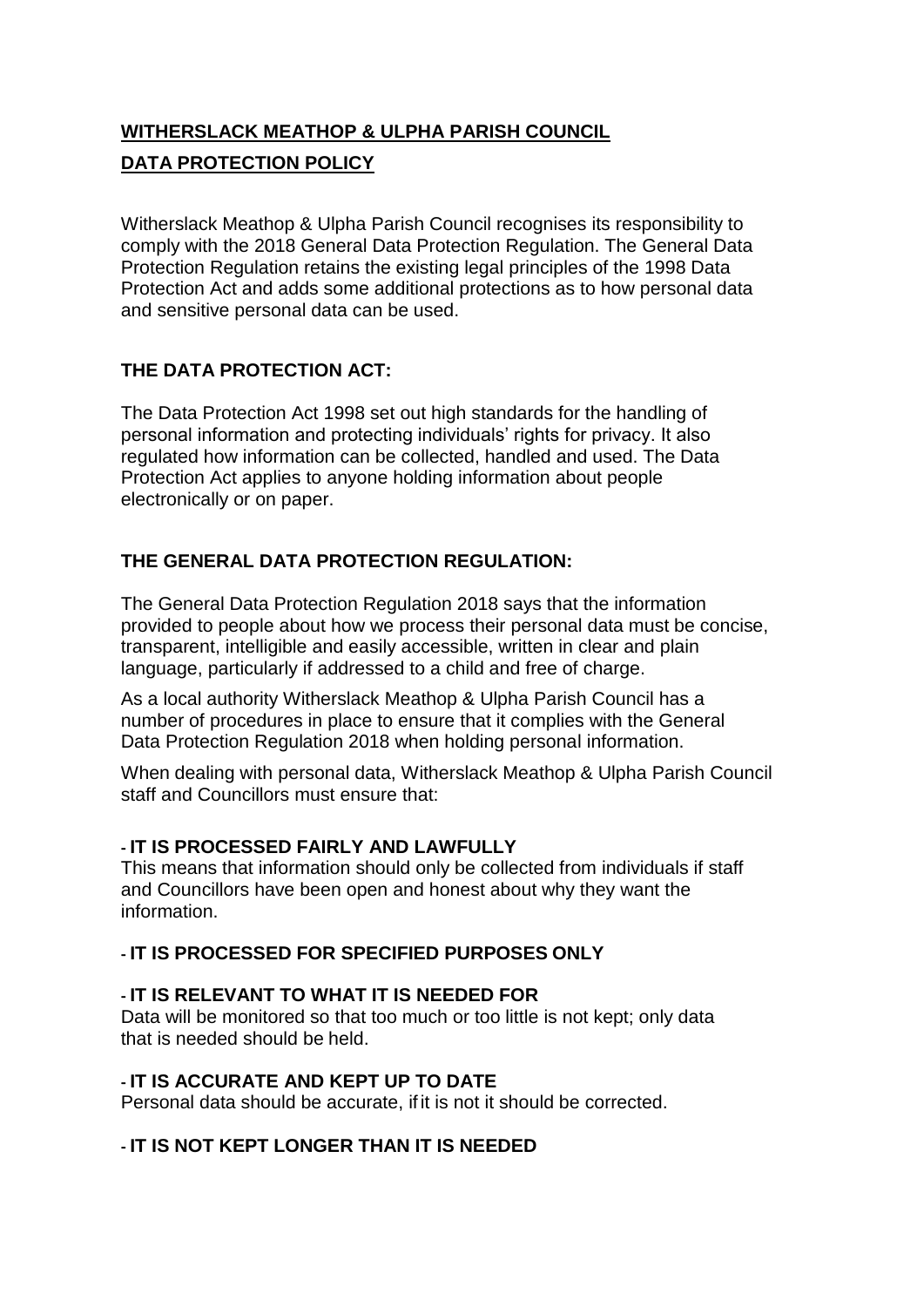#### **- IT IS PROCESSED IN ACCORDANCE WITH THE RIGHTS OF INDIVIDUALS**

This means that individuals must be informed, upon request, of all the information held about them.

#### **- IT IS KEPT SECURELY**

This means that only staff and Councillors can access the data, it should be stored securely so it cannot be accessed by members of the public.

## **COLLECTING DATA**

Witherslack Meathop & Ulpha Parish Council recognises its responsibility to be open with people when taking personal details from them. This means that staff must be honest about why they want a particular piece of information. If, for example, a member of the public gives their phone number to staff or a member of Witherslack Meathop & Ulpha Parish Council, this will only be used for the purpose it has been given and will not be disclosed to anyone else. Data may be collected via the Parish Council's website via the 'Contact Us' form. The website contains a privacy statement about how the data will be stored and used.

## **STORING AND ACCESSING DATA**

Witherslack Meathop & Ulpha Parish Council may hold information about individuals such as their addresses and telephone numbers. These are kept in a secure location at the Parish Clerk's place of residence and are not available for the public to access. All data stored on a computer is password protected. Once data is not needed anymore, if it is out of date or has served its use, it will be shredded or deleted from the computer.

The Parish Council is aware that people have the right to access any information that is held about them. If a person requests to see any data that is being held about them,

·- They must be sent all of the information that is being held about them

- · ·- There must be explanation for why it has been stored
- · ·- There must be a list of who has seen it
- · ·- It must be sent within one month

·- Requests that are manifestly unfounded or excessive may be refused or a charge made

·- If a request is refused, a reason must be given.